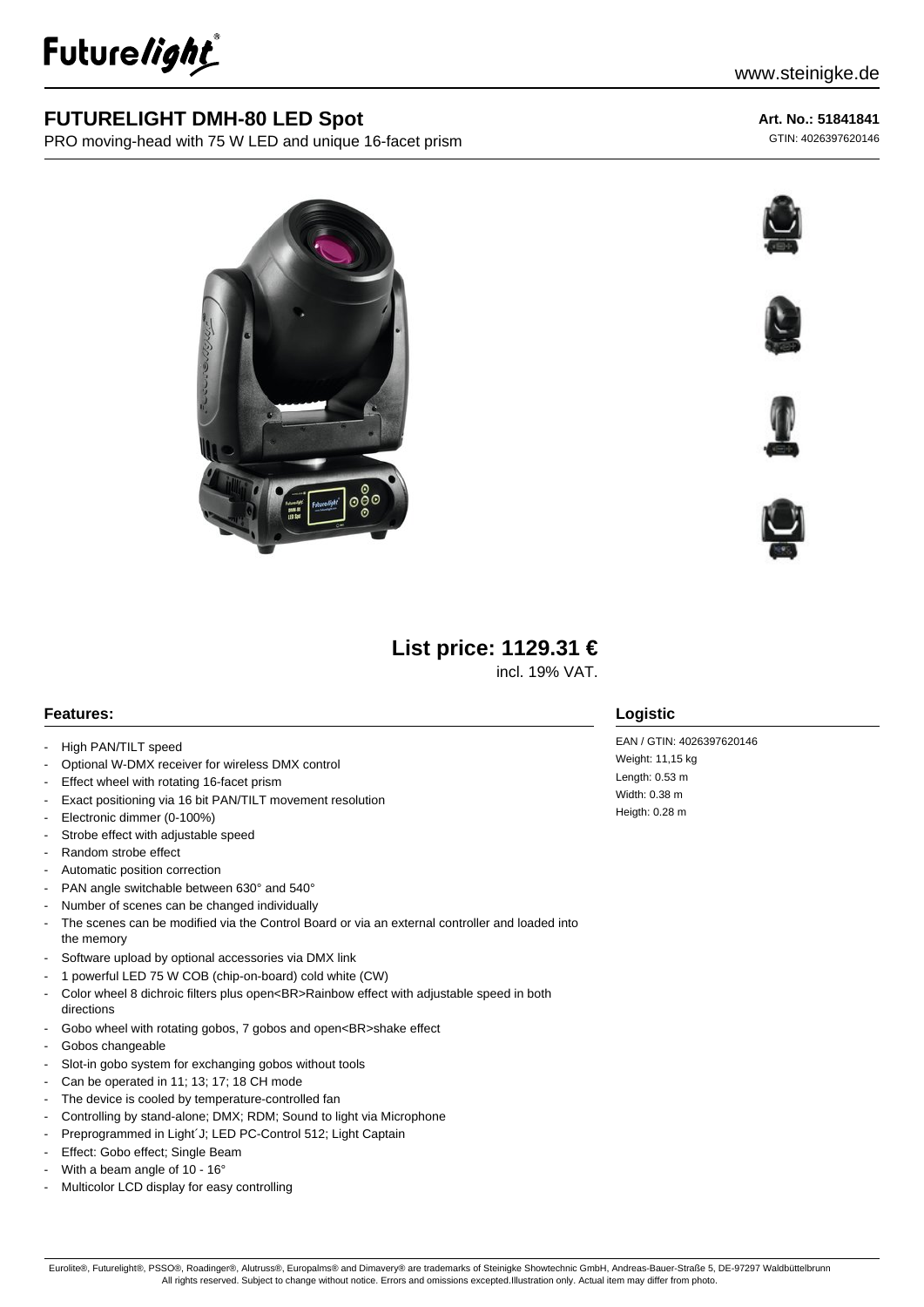### **Technical specifications:**

| Power supply:            | 100-240 V AC, 50/60 Hz                                                                                              |
|--------------------------|---------------------------------------------------------------------------------------------------------------------|
| Power consumption:       | 135 W                                                                                                               |
| IP classification:       | <b>IP20</b>                                                                                                         |
| Power connection:        | Mains input via PowerCON (blue), mounting<br>version power supply cord with safety plug<br>(provided)               |
| Power output:            | 1 x PowerCON (gray), mounting version                                                                               |
| Lamp type:               | LED lamp                                                                                                            |
| LED:                     | 1 x 75 W COB (chip-on-board) cold white (CW)                                                                        |
| Max. TILT movement:      | Exact positioning (16 bit resolution) 270° Auto<br>position correction (feedback)                                   |
| Max. PAN movement:       | Exact positioning (16 bit resolution) 540°<br>Positioning switchable to 630° Auto position<br>correction (feedback) |
| Equipment:               | Gobo wheel with rotating gobos; Prism 16-fold;<br>Focus motor-driven                                                |
| Color generation:        | Color wheel 8 dichroic filters plus open                                                                            |
| Gobos:                   | Gobo wheel with rotating gobos, 7 gobos and<br>open                                                                 |
|                          | Outside diameter 24mm                                                                                               |
|                          | Image diameter 19mm                                                                                                 |
|                          | Shake effect<br>Gobos changeable                                                                                    |
|                          | Slot-in gobo system for exchanging gobos without<br>tools                                                           |
| DMX channels:            | 11; 13; 17; 18                                                                                                      |
| DMX input:               | 1 x 5-pin XLR (M) mounting version                                                                                  |
| DMX output:              | 1 x 5-pin XLR (F) mounting version                                                                                  |
| Cooling:                 | Temperature-controlled fan                                                                                          |
| Control:                 | Stand-alone; DMX; RDM; Sound to light via<br>Microphone: Light'J: LED PC-Control 512: Light<br>Captain              |
| Beam angle:              | $10 - 16^{\circ}$                                                                                                   |
| Beam angle (1/2 peak):   | $10 - 16^{\circ}$                                                                                                   |
| Beam angle (1/10 peak):  | $10 - 16^{\circ}$                                                                                                   |
| Illuminance in Lux (lx): | Narrow cold white (CW) 3m: 8334 lx, 6m: 2169 lx<br>Wide cold white (CW) 3m: 5211 lx, 6m: 1339 lx                    |
| Housing color:           | <b>Black</b>                                                                                                        |
| Display type:            | Multicolor LCD display                                                                                              |
| Dimensions:              | Width: 29,9 cm                                                                                                      |
|                          | Depth: 25,2 cm                                                                                                      |
|                          | Height: 39,8 cm                                                                                                     |
| Weight:                  | 9,55 kg                                                                                                             |
| Noise classification:    | Class 2 (slight noise)                                                                                              |
| Legal specifications     |                                                                                                                     |
| Special product:         | Not designed for household room illumination                                                                        |